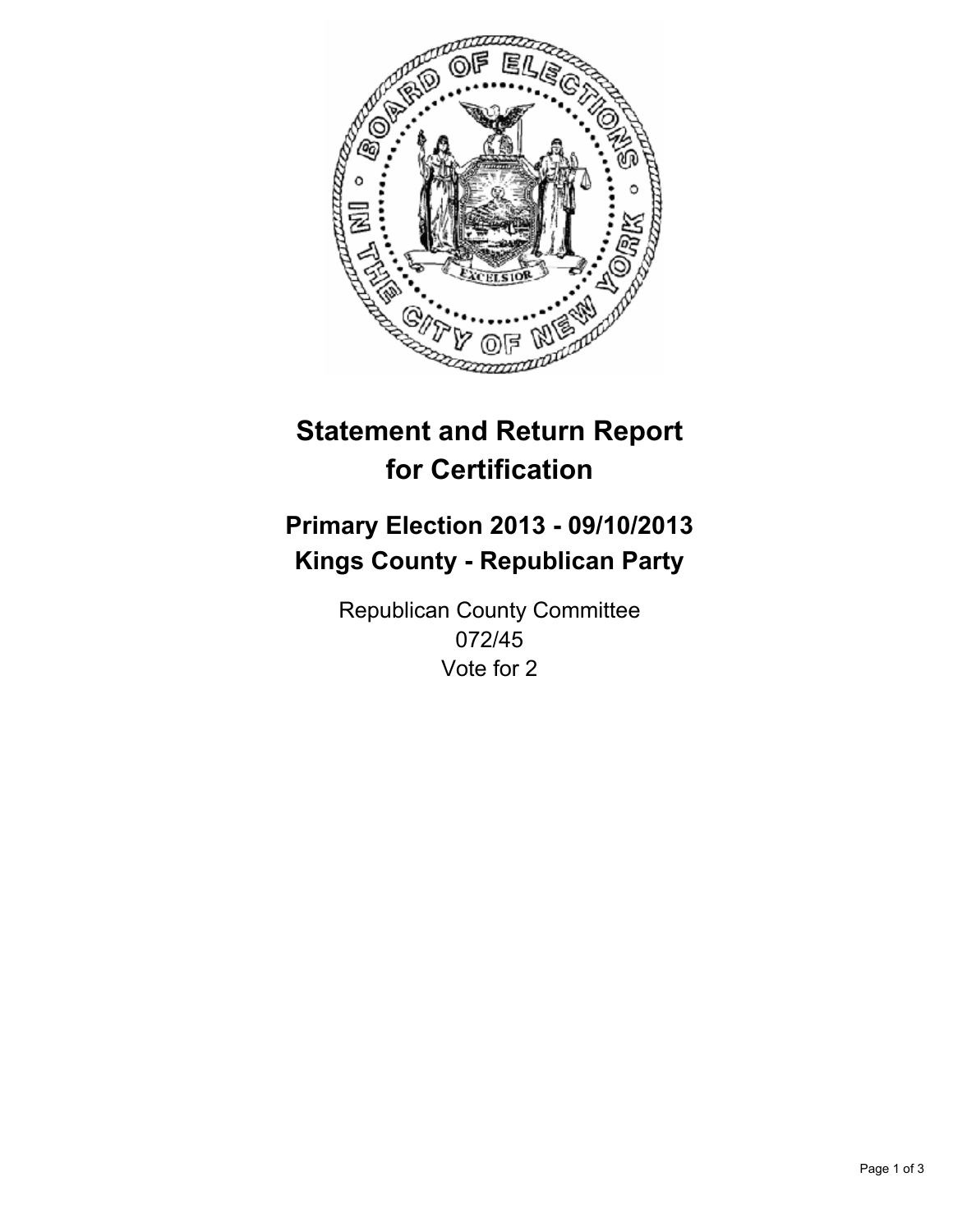

## **Assembly District 45**

| 0  |
|----|
| 2  |
| 0  |
| 0  |
| 0  |
| 8  |
| 8  |
| 6  |
| 5  |
| 27 |
|    |